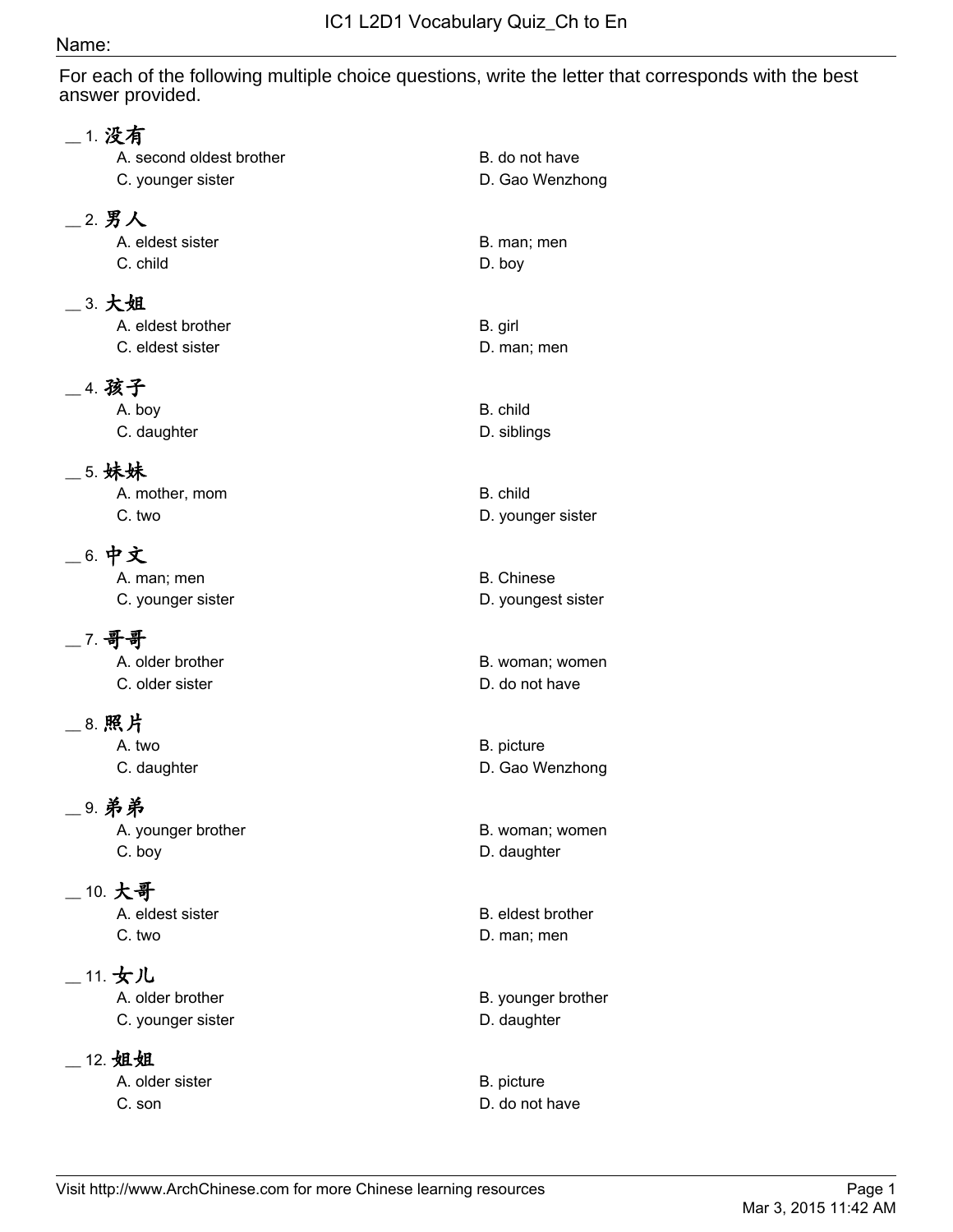## Name:

| __ 13. 二哥<br>A. eldest brother<br>C. second oldest brother | B. boy<br>D. youngest sister                 |
|------------------------------------------------------------|----------------------------------------------|
| _14. 兄弟姐妹<br>A. eldest brother<br>C. siblings              | B. two<br>D. younger sister                  |
| _ 15. 高文中<br>A. Gao Wenzhong<br>C. son                     | B. youngest sister<br>D. Chinese             |
| $\_$ 16. $\bigstar$ 孩<br>A. girl<br>C. two                 | B. eldest brother<br>D. Chinese              |
| _ 17. 两个<br>A. girl<br>C. boy                              | B. two<br>D. siblings                        |
| _ 18. 两个<br>A. picture<br>C. boy                           | B. father, dad<br>D. two                     |
| $\_$ 19. 女人<br>A. father, dad<br>C. woman; women           | B. second oldest brother<br>D. girl          |
| _20. 妈妈<br>A. two<br>C. younger sister                     | B. mother, mom<br>D. daughter                |
| _21. 小妹<br>A. younger sister<br>C. Chinese                 | B. daughter<br>D. youngest sister            |
| _22. 爸爸<br>A. father, dad<br>C. older brother              | B. second oldest brother<br>D. Chinese       |
| _23. 男孩<br>A. boy<br>C. woman; women                       | <b>B.</b> eldest sister<br>D. younger sister |
| _24. 儿子<br>A. woman; women<br>C. youngest sister           | B. man; men<br>D. son                        |